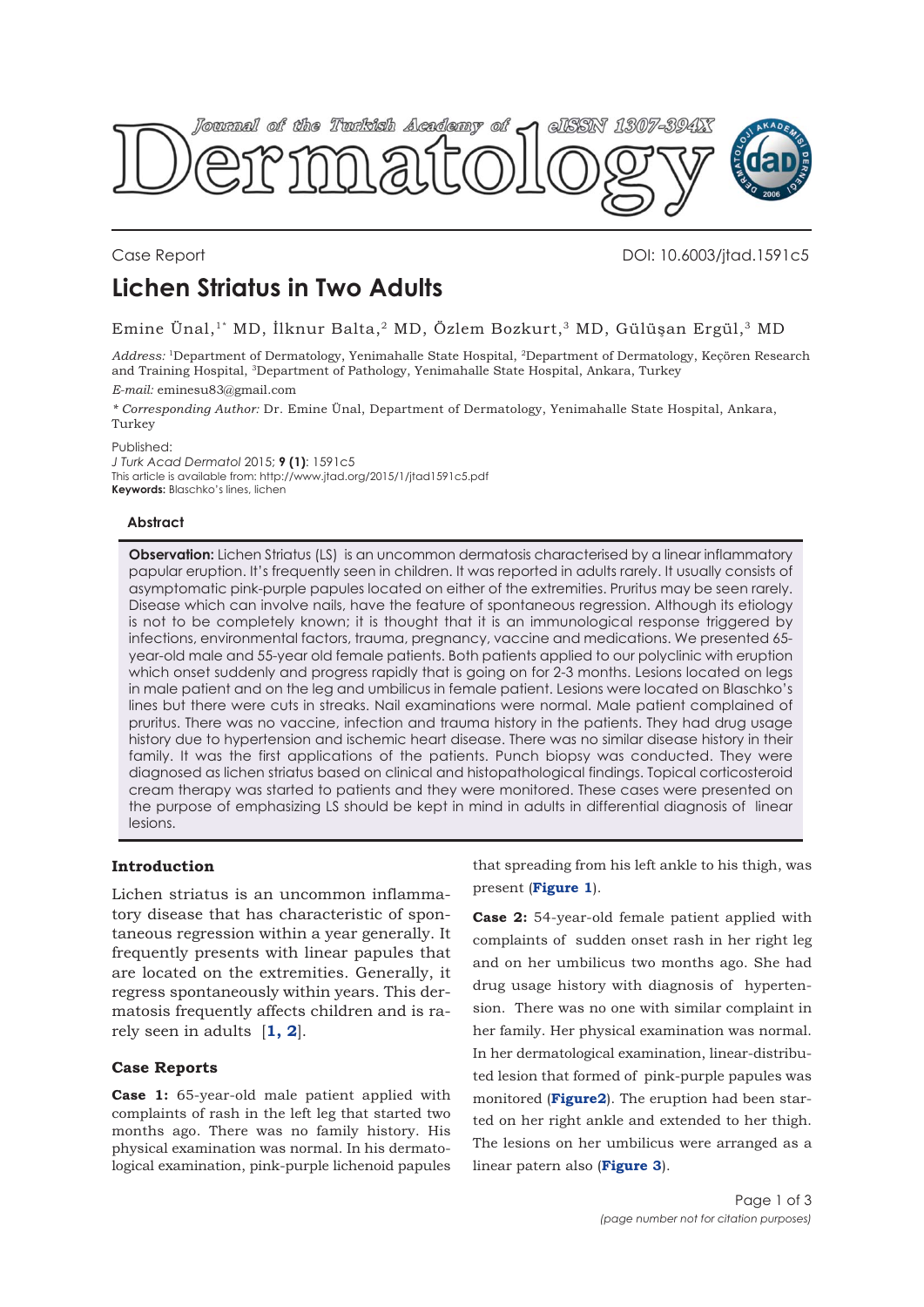<span id="page-1-0"></span>*J Turk Acad Dermato*l 2015; **9 (1)**: 1591c5. http://www.jtad.org/2015/1/jtad1591c5.pdf



**Figure 1.** Pink-purple lichenoid papules on the leg



**Figure 2.** Linear-distributed lesion that formed of pink-purple papules



**Figure 3.** Pink-purple lichenoid papules arranged as a linear patern

# **Discussion**

Lichen striatus is an inflammatory disease that follows Blaschko's lines. It forms from 2- 4 mm-sized pink-purple papules. It can also present with hypopigmented macules. Generally, there is no complaint of pruritus. Unilateral extremity involvement is frequent. Involvement of face and another region of the body were also reported. In some reports bilaterally or widespread lesions were also reported. It is frequently seen in pre-school children. In the study presented by *Hauber* and et al. [**[1](#page-2-0)**] there were 12 patients and 9 of them were male. But when looked at the other series it was reported that LS is more frequent in women. Postinflammatory hypo-hyperpigmentation can stay. Recurrence rarely occurs and generally reported in adult cases [**[1](#page-2-0), [2](#page-2-0), [3](#page-2-0), [4](#page-2-0)**]. Nail involvement was reported in limited



**Figure 4.** Hyperkeratosis, hypergranulosis, wedge shaped acanthosis and spongiosis

cases as onychodystrophy and longitudinal ridging. [**[1,](#page-2-0) [5,](#page-2-0) [6](#page-2-0)**]. Its etiology is not known. Involvement of Blaschko's lines indicates postzigotic somatic mosaicism. But, affected gen has not been known yet. Infections, environmental factors, trauma, pregnancy, atopy, vaccine and medications are accused in pathogenesis [**[7](#page-2-0), [8](#page-2-0), [9](#page-2-0)**].

In the available literature case series about adult LS contains at least 3 patients [**[4](#page-2-0)**]. In these case reports LS was reported more frequent in adult women. Occurrence of LS in adults had been reported after hepatitis B vaccine [**[7](#page-2-0)**], after allogenic peripheric stem cell transplantation [**[9](#page-2-0)**] and after solarium [**[10](#page-2-0)**]. In these cases involvement sides were face-neck, upper extremity, trunk and lower extremity and frequency of trunk involvement was also noticeably [**[4](#page-2-0), [7](#page-2-0), [9](#page-2-0), [10](#page-2-0)**].